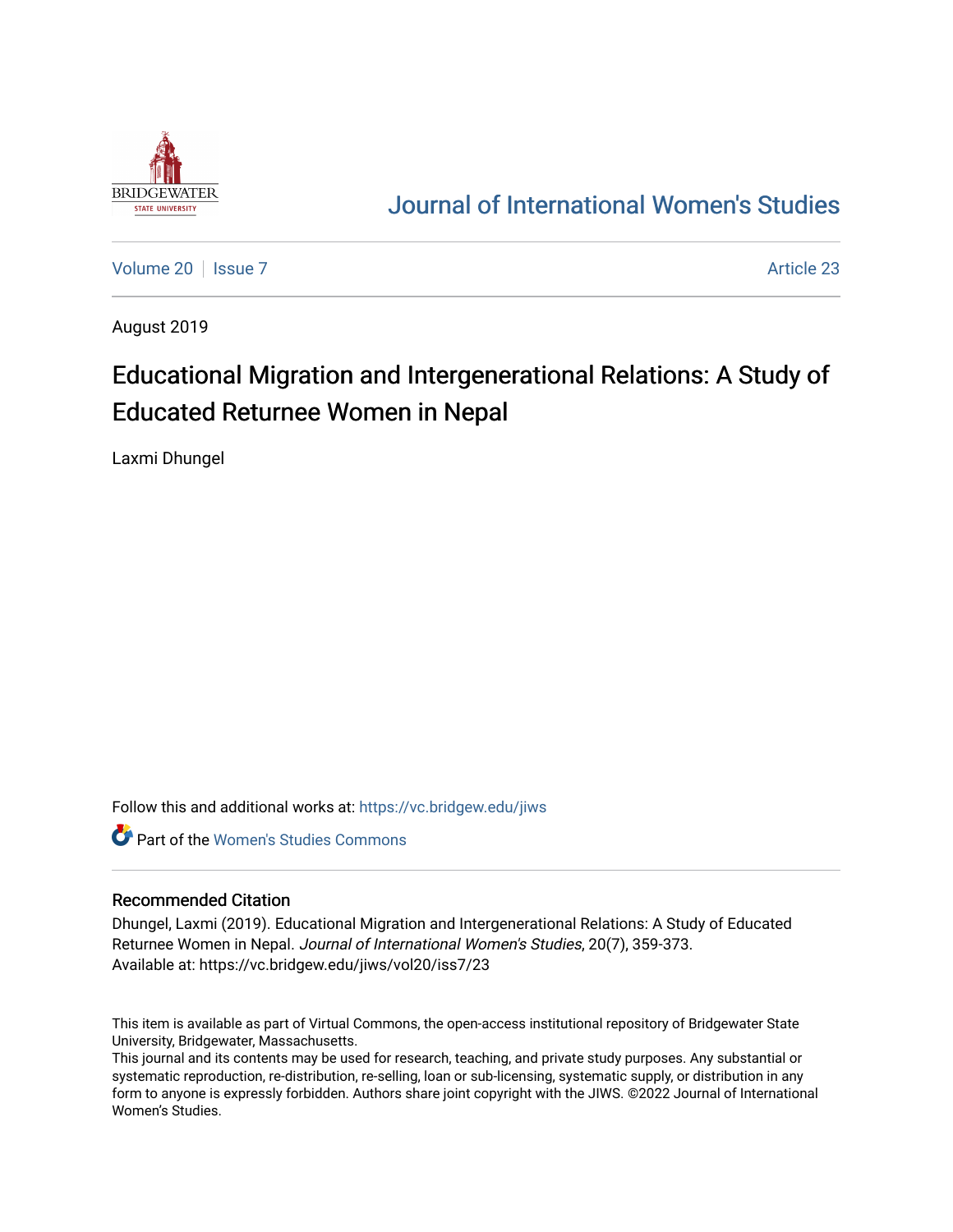#### Dhungel: A Study of Educated Returnee Women in Nepal

This journal and its contents may be used for research, teaching and private study purposes. Any substantial or systematic reproduction, re-distribution, re-selling, loan or sub-licensing, systematic supply or distribution in any form to anyone is expressly forbidden. ©2019 Journal of International Women's Studies.

## **Educational Migration and Intergenerational Relations: A Study of Educated Returnee Women in Nepal**

By Laxmi Dhungel<sup>1</sup>

#### **Abstract**

This paper explores return negotiation and changed gender roles of highly-skilled women who went abroad for their higher education and then returned to Nepal. Revisiting the concepts of return and migration from gender perspectives, Bourdieu's theory of *habitus* has been considered as a tool for analysis. Based on the fieldwork in the capital city of Nepal, Kathmandu, this study was conducted among middle-class women. Through the use of semi-structured, in-depth interviews with a cross-section of those women, I found that the prevalent gender structure of Nepalese society is not friendly for the returnee women.

*Keywords:* Gender, Migration, Generational changes, Nepal, Nepali women, gender migration

#### **Introduction**

 $\overline{\phantom{a}}$ 

The status and position of Nepali women are affected by a variety of factors, including political changes (Dahal, 2004), access to public spaces (Liechty, 1994) and the opportunity to migrate (Bhadra, 2007). Women have improved their access to education, with female literacy having increased from 35 percent to 57 percent in the last decade. Furthermore, better access to the political domain resulted in a rise in the number of seats held by women in the national parliament from 6 seats in 1990 to nearly 197 of the 601 members in the present constitutional assembly. Local-level elections brought new policies where at least 13,368 women were elected. Moreover, Nepali society has experienced many social and cultural transformations with the development of mass media, internet access, foreign aid and other agencies (Joshi, 2015). Hence, perceptions about appropriate roles for men and women have changed in recent years. This has opened up women's aspirations for social and physical mobility. As a result, women are migrating for work and education: their engagement in foreign employment has increased in the past decade. A status report for Nepal in 2014–15 shows that 161 women had been abroad for work purposes between 1985 and 2001. However, this number skyrocketed to 46,274 in 2013–2014 (IOM 2014). Research has shown that women tend to view out-migration as part of their personal development; it enables them to break out of social conventions and gain more personal development, freedom, economic advantages and social status than men (Piper, 2008; Fleury, 2016). Although they often have access to economic and educational opportunities when they return home, women face continued pressure to conform to traditional, family-defined gender roles. This has created tension for women who crave a sense of personal freedom and independence. They feel continuous pressure to live up to the prevailing gender norms which lead some of them to rethink the wisdom of migrating abroad.

<sup>1</sup> Laxmi Dhungel is a PhD fellow in the Department of Arts, Kathmandu University. Her PhD has focused on highly educated female returnees in Nepal. Her area of research is in the field of transnational migration and gender analyzed with a feminist approach.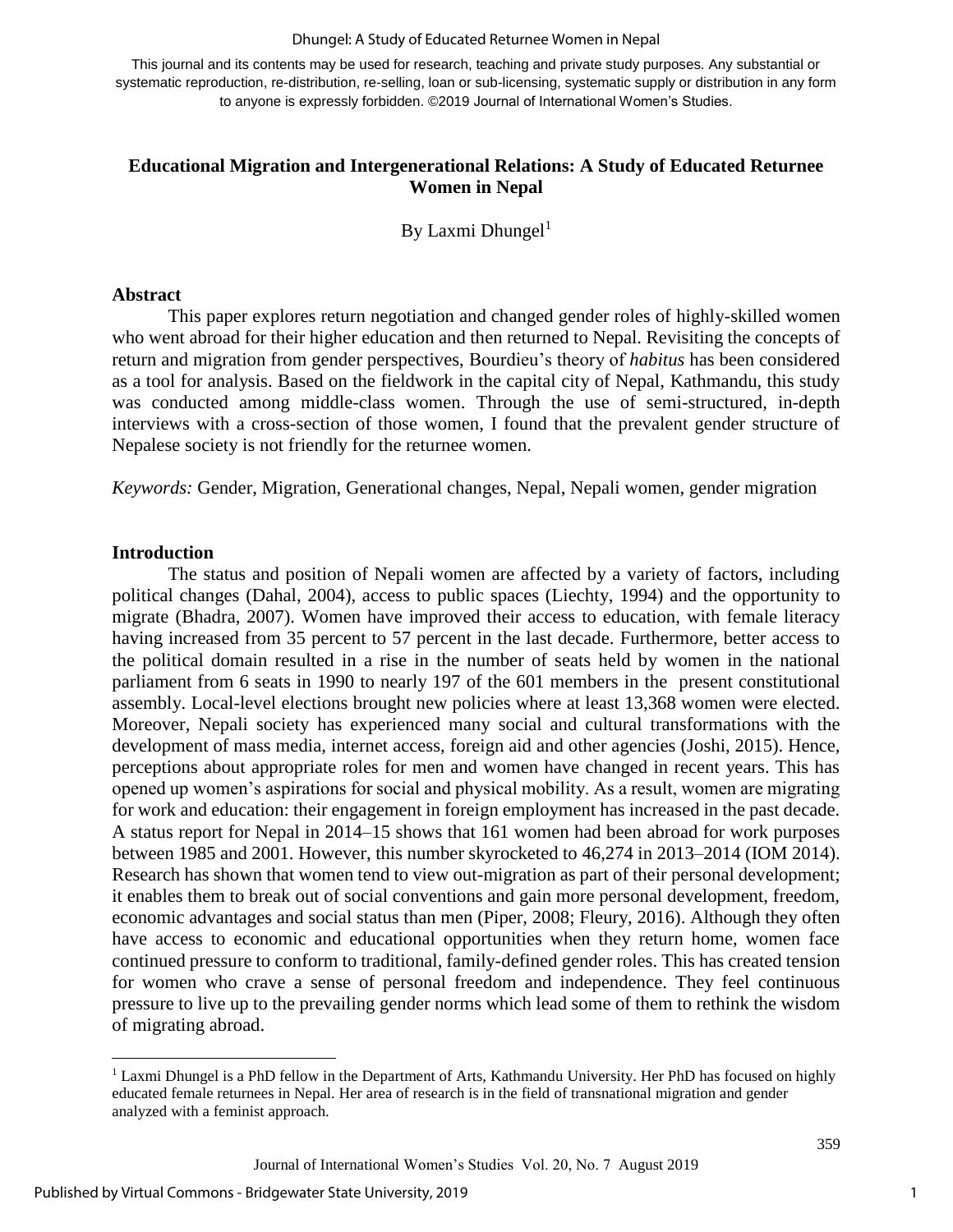My work focuses not only on these tensions for returnee women, but also on the evolution of gender thought in Nepal. Studies reflect a trend of discourse regarding Nepali society, including topics that focus on education migration in Nepal, such as migration with the intent to return (Ghimire and Maharjan, 2014), transnational relations in education migration (Sijapati, 2010) and students who stay abroad for education (Valentin, 2012). Some studies have presented stories of women's empowerment at home while their husbands are temporarily overseas (Gartaula, Visser & Niehof, 2012; Chapagain, 2015). When it comes to the issues of women themselves migrating, Sijapati (2015) focuses on the country of destination and the causes of migration. Women's livelihoods in the context of labor migration, of both those who migrate and those who remain in their villages while their husbands migrate, have also been analyzed (Boker, 2005). Researchers have emphasized factors such as poverty and unemployment as the motivations for women to migrate from countries like India, Nepal and Bangladesh to work abroad (Oishi, 2005). A few attempts have been made to integrate generation and gender in the studies of migration and patriarchy (King & Vullnetari, 2009). This study contributes to this development through the cases of highly educated returnees. It is uniquely situated to evaluate tensions related to resettlement and changed gender perceptions following the period of migration.

The objective of this article is to explore how women negotiate to make their migration journey successful. It presents the experiences of married and unmarried young women from the middle-class who come from different castes and ethnic groups. In the current feminist anthropological literature in a Nepalese context, studies mostly focus on rituals performed by high caste women (Bennett, 1983) and low caste women (Cameroon, 1989). Studies regarding gender roles and the return from education migration are less discussed issues (Ghimire & Maharjan, 2014). They tend to disregard the lived experiences of individual urban women regarding their gender roles and education migration. This study addresses this gap using the stories of urban, middle-class women as an entry point to a theoretical analysis of changing gender roles as associated with trajectories of education migration.

## **Methodology**

This study is based on qualitative data collected from March to November, 2014. Semistructured, in-depth interviews were used along with informal conversations before and after the interviews. Moreover, I observed returnees' lives at home, workplaces and social events. Finally, I spoke briefly with parents and relatives of the participants. The length of each interview ranged from 30 to 90 minutes. The women I talked with were selected using puruposive sampling. I used an oral history interview format, including a checklist to facilitate conversation, and interviews were recorded on audio tape. The women in this study were aged between 30 and 50 years old at the time of the interviews; they were selected freely to participate and formal verbal consent was taken. There were around 57 interlocutors with whom I discussed regarding their trajectory of education migration and return along with their readjustment in Nepali society.

My research subjects had returned to Nepal from America, Australia, the UK, Norway, the Netherlands, Japan and India. Their educational interests include business, management, humanities, education and engineering. After returning, most of them began professional careers as lecturers, managers, engineers or researchers. They are engaged with government institutions, private companies, NGOs or independent businesses. Some participants were still struggling to find employment in Nepal. The women shared their experiences about their education abroad and the challenges of resettlement in Nepal. Essentially, they were sharing their understanding of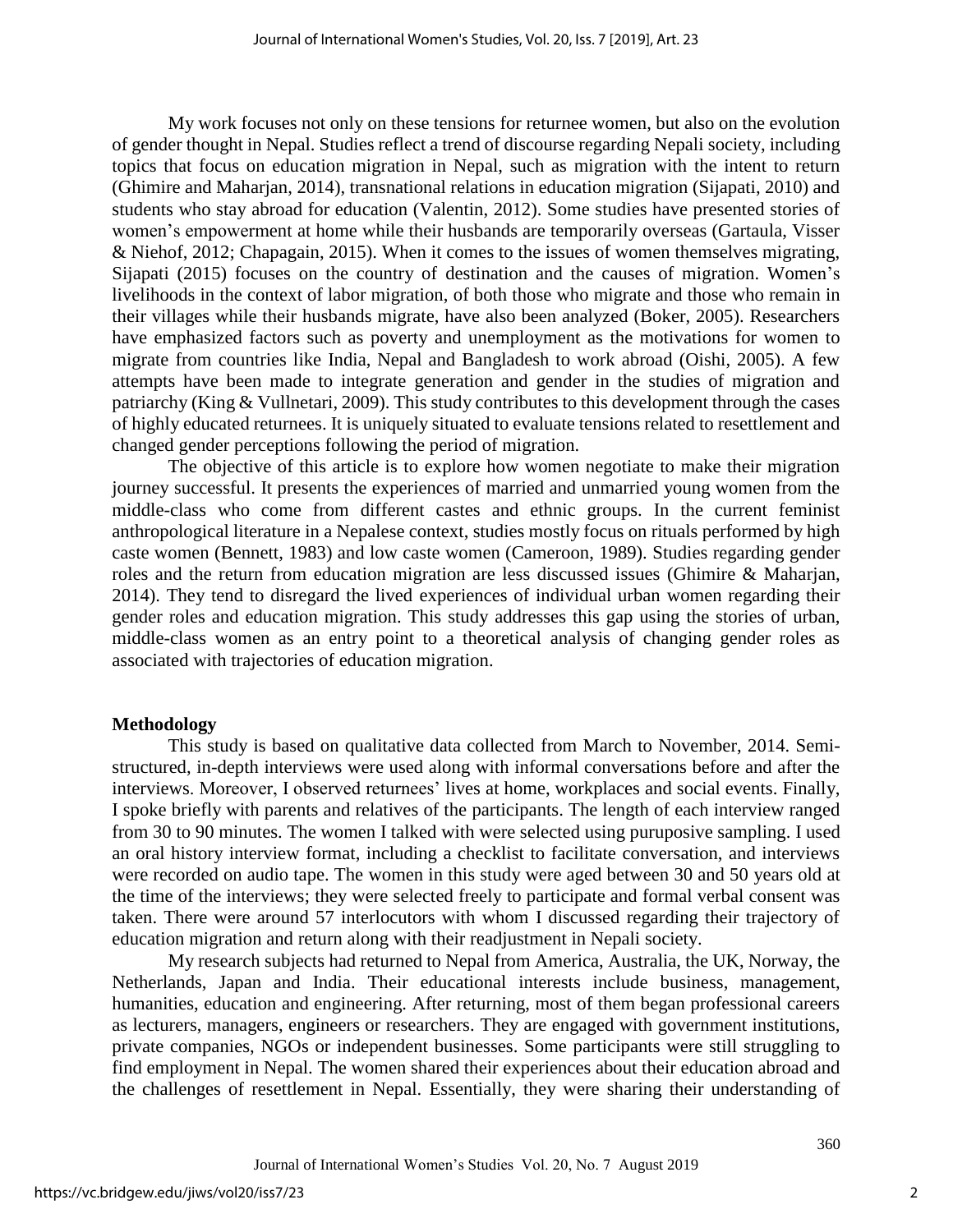gender roles with a female researcher who had very similar feelings to them. This similarity helped to create an open and honest environment during the interviews.

#### **Gender and Migration in Nepal**

Nepali migration processes have predominantly focused on men; women have been nearly invisible (Thieme, 2003; Bhattarai, 2007; Brusle, 2008; Sharma, 2008; Thieme & Muller Booker, 2010). The first mass migration from Nepal began in 1815 when youths were recruited into the British Army. A similar  $19<sup>th</sup>$  century migration pattern led Nepali youths to Lahore, where they served in the army of the Sikh rulers. As a result, Nepali migrants used to be nicknamed 'Lahure'. This migration trend reflects the patriarchal nature of decision making in Nepal. Throughout history, males have been on the front line of migration discourse (Adhikari, 2009; Piper, 2009). However, the Government of Nepal restricted other forms of migration (except for Gurkhas) until the late 1980s (Thieme & Wyss, 2005). Since then, remittances and savings from working abroad have become a major source of household income in Nepal. For 200 years, many Nepali have left their country, at least for a short time (Adhikari, 2009; Kansakar, 2003).

Nepali women, however, have migrated throughout history. Amshuverma (595–621 AD), a Mahasamanta of the Lichchhavi Dynasty, sent his daughter, Bhrikuti, to Tibet for marriage. Her marriage was associated with the spread of Buddhism. After she married the Tibetan King, Srongtsan-gampo, she maintained and encouraged Buddhist scholars, religious teachers, craftsmen and painters (Kansakar, nd). In recent migration discourse, women are typically presented as dependent migrants who follow their husbands.

Researchers have also focused on women who have been left behind who are playing active roles in households in Nepal (Gartaula et al., 2012; Capagain, 2015). However, migrant women also contribute to the Nepali economy through their remittances. The population of Nepal in 2011 included 1,917,903 absentee citizens. Of these, 1,663,237 (86.7 percent) were males and 254,666 (13.3 percent) were females (Human Rights Commission, 2012).

A recent migration pattern is also emerging which shows that an increasing number of women migrate on their own initiative rather than as dependents of male migrants. This feminization of migration is associated with migration in order to work and generate economic gains, which typically are returned to Nepal (Oishi & Lim, 1996). However, the migration journeys of educated women, which also include elements of feminization and individual agency, are excluded from this discourse (Kofman, 2012).

There is a common belief that women who migrate from the developing world will be emancipated from patriarchal oppression after they have been exposed to the egalitarian ways of the western world (Lim, 1995). By documenting the journeys of educated migrants from Nepal, as well as their subsequent resettlement back home, this paper provides the opportunities and challenges of education migration in the household. Through individual stories, it will focus on the trajectories of migration of highly skilled women.

When women were brought into the migration discourse, known as the "feminization of migration", they were presented as dependent migrants (following their spouses). It is associated with the uneducated and unskilled (Cuban, 2010; Piper, 2008). Such a view tends to ignore the equally important experiences of women on the move (Kim, 2011). The trend of migration indicates that women are moving on their own (International Organization for Migration, 2014). Basically, highly-skilled women and their migratory journeys is a recently developed topic for the scholars (Kofman, 2012). Young Nepali girls are given access to higher education with the help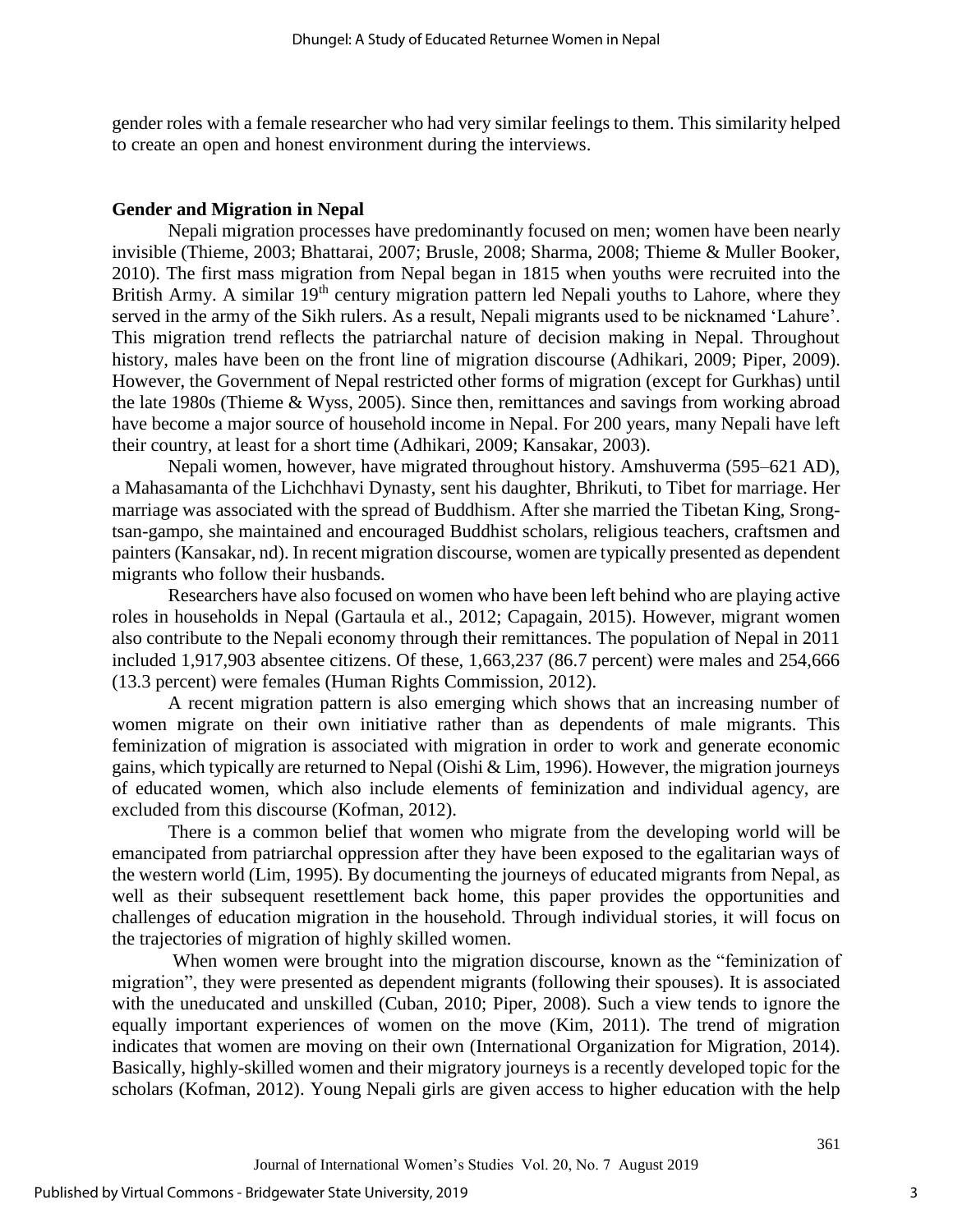of their parents. This is a growing trend in the present context. There was a cultural preference for sons in Nepali society when women were excluded from higher education. However, the scenario has changed: parents are supporting girls' education in private institutions by investing a huge amount in their education, like for nursing programs (Adhikari, 2012). Moreover, parents are inspiring their daughters to travel abroad for higher education. The motive to send their daughters abroad is associated with social and economic mobility. However, while at home, they are under surveillance from their parents and other members of society. Therefore, women see higher education abroad as an avenue for exercising freedom and independence. This discussion is not only presented by the researchers (Joshi, 2015; Adhikari, 2010), but also is raised in the media. Rajbhandari (2016) mentions that middle-class women of Kathmandu are given access to education, yet are also taught certain traditional rules and expectations, which they need to follow. She explains that they are taught to be strong and bold like men, yet are constantly reminded that they need to follow the certain rituals and practices as a daughter in their families. This has encouraged women to migrate abroad and compelled them to follow the rituals and practices where the hidden rules exist. Therefore, the women's narrative regarding their return and gender roles are discussed throughout this paper.

#### **Theoretical Guideline**

Bourdieu's analysis can be a tool to understand more about the gender structure and the actions of urban middle-class women in Nepali society. Women wanted to exercise power through negotiation. Here, negotiation will be analyzed with guidance from Bourdieu's theory of *habitus*. Bourdieu claims that there is interplay between individuals and the social structure. The *habitus* is a set of dispositions which incline agents to act and react in certain ways (Thompson, 1991).

Growing up in Nepal and following the paths of traditional rules, the women's parents sustain certain beliefs and habits regarding gender roles. Life in Nepali society comes with expectations, but the appropriateness of these expectations comes under assault when one travels. Returnees then experience tension between a desire to emulate the cultural milieu they have returned from and a desire once again to fit into the familiar norms and values they had left. This creates a dualism in their decision to migrate and the resettlement in Nepal after the completion of their studies.

#### **Dualism in Decision: Settlement Abroad or in Nepal**

Both married and unmarried women are represented in this study. While return negotiation experiences varied among the married participants, most of the unmarried women explained that marriage was the primary cause of their return. Many of my participants mentioned that they would not have been pressured to marry if they had been a son. For example, Romi<sup>2</sup> shares how her parents were engaged in her return decision. Romi did her schooling at a reputed private school in Kathmandu and later went to a private college where she was encouraged to go abroad. Her father was a civil servant and her mother worked as a housewife despite having a degree. Her mother's experience fueled Romi's desire to gain financial freedom and autonomy through economic engagement after her education. She decided to go abroad for her higher education. At that time, her parents pressured her to get married, but she preferred to get an education abroad. Later on, there was a huge debate regarding her return. She said:

 $\overline{\phantom{a}}$ 

<sup>2</sup> All participants' names in this article are pseudonyms.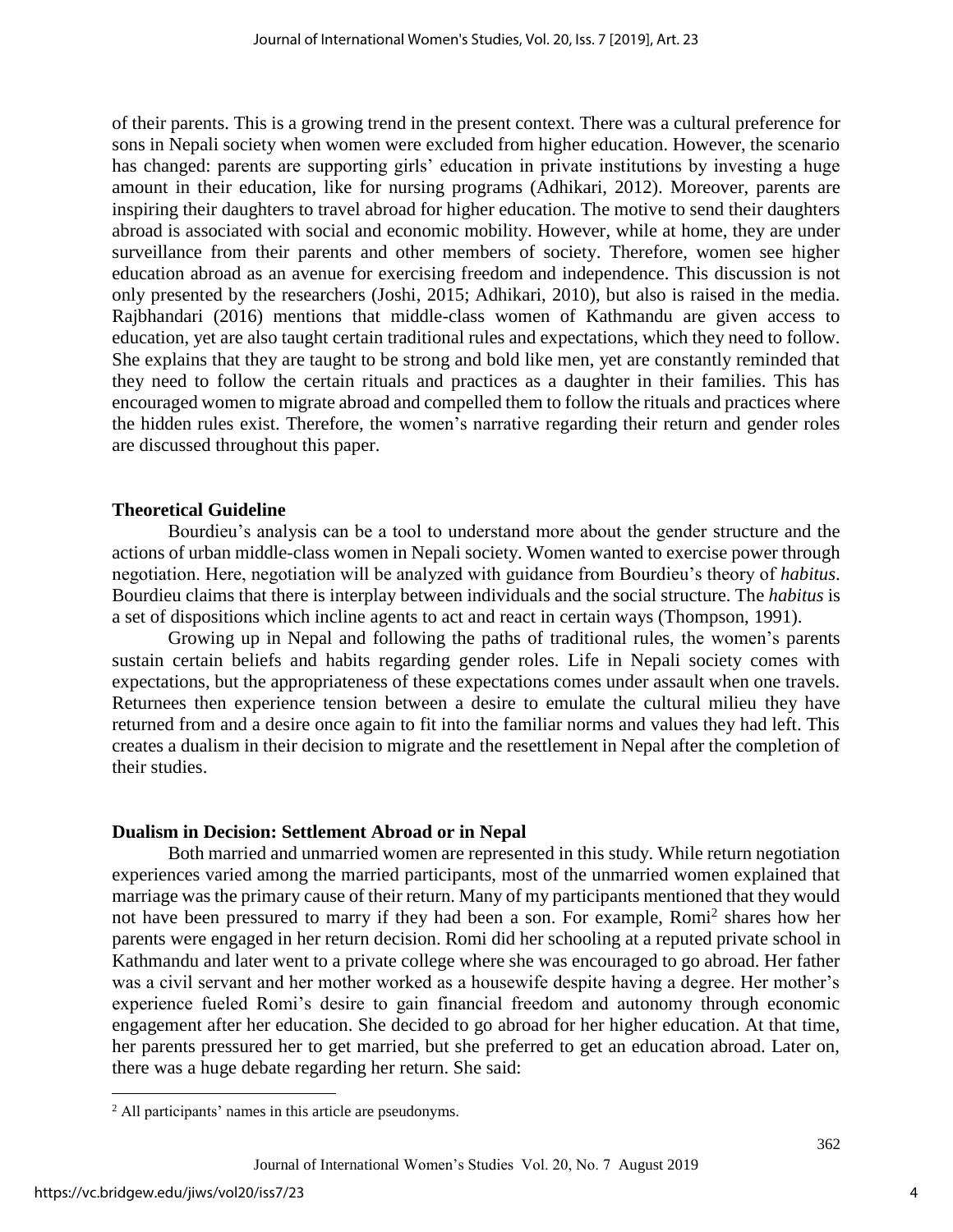*My parents were searching for a guy for my marriage. Marriage was the main reason I returned at that time.*

In Romi's view, her parents' decision obliged her to return. After completing her degree, she had a plan to work abroad, but her desire was overshadowed by her parents' insistence to return. Research suggests that such returns are strongly based on emotional reasons, such as a personal longing for the home country due to cultural or religious reasons (Hautaniemi et al., 2013). Romi showed an attachment and emotional ties to obeying her parents.

As discussed by Bourdieu, *habitus* refers to a set of dispositions created and reformulated through the conjuncture of objective structures and personal history (Awasthi, 2004). Here, Romi's parents' concern is consistent with broader middle-class society in Nepal. Bourdieu claims that this disposition is the result of both social structure and personal history. Most Nepali parents give more importance to the marriage of women after reaching a certain age, and the parents' personal experiences are also consistent with this form of social pressure. It is not considered as "ijjat"<sup>3</sup> if their daughter marries someone from another caste or to someone abroad from another religious group. Therefore, they wish their daughter to marry a Nepali so that they have prestige in their society.

Like Romi, 34-year-old Kangana also discusses issues relating to marriage. Unlike Romi, she was not pressured to marry by her parents. She stated, regarding women's challenges:

*Females face more challenges. The only thing that I thought of when I decided to come back was that I didn't want to get into marriage pressure and social pressure. That was only in my head. Females face challenges after they come to Nepal. While dealing with my friends, they share that they don't want to take the social pressure of marriage*

There was an issue of marriage when she made her return decision. Even though she expected pressure, she was prepared to resist it. Her relatives questioned her regarding marriage. She said that most Nepali women abroad are scared of marriage pressure. Basically, the women who are abroad don't want to get married. Because of the pressure to marry, most of the women do not want to make their decision to return in Nepal.

In Nepalese society, Hindu rituals and practices are predominantly adopted and exercised. According to Michaels, following Bourdieu, "Hinduism as a *habitus* represents culturally acquired lifestyles and value systems, habits and predispositions, as well as conscious, deliberate acts or mythological, theological or philosophical artifacts and mental production" (Michaels, 2004 as cited in Awasthi, 2004). As stated by the Vedic religion, there are four Asrams, or stages in life, viz. Brahmacharya, or the period of studentship; Grihastha, or the stage of householder; Banaprasthan, or the stage of forest-dweller or hermit; and Sannyasi, or the life of renunciation or asceticism. Each stage has its own duties. These stages make up the evolution of man. It is believed that observance of these successive stages (the four Asrams) leads to perfection. It helps to regulate the life from the beginning to the end. The first two Asrams pertain to the path of work and the next two stages – Banaprasthan and Sanyasi – are the stages of withdrawal from the world. They pertain to Nivritti Marga, or the path of renunciation (Sivananda, 1999). By age, Romi lies in the Brahmacharya and it is time for her to enter the Grihastha Asram stage, which is when marriage occurs. In Nepal, marriage between young boys and girls are arranged by the parents. The family

 $\overline{\phantom{a}}$ 

<sup>&</sup>lt;sup>3</sup> Ijjat: Prestige given by the society especially related to self and others in Nepali society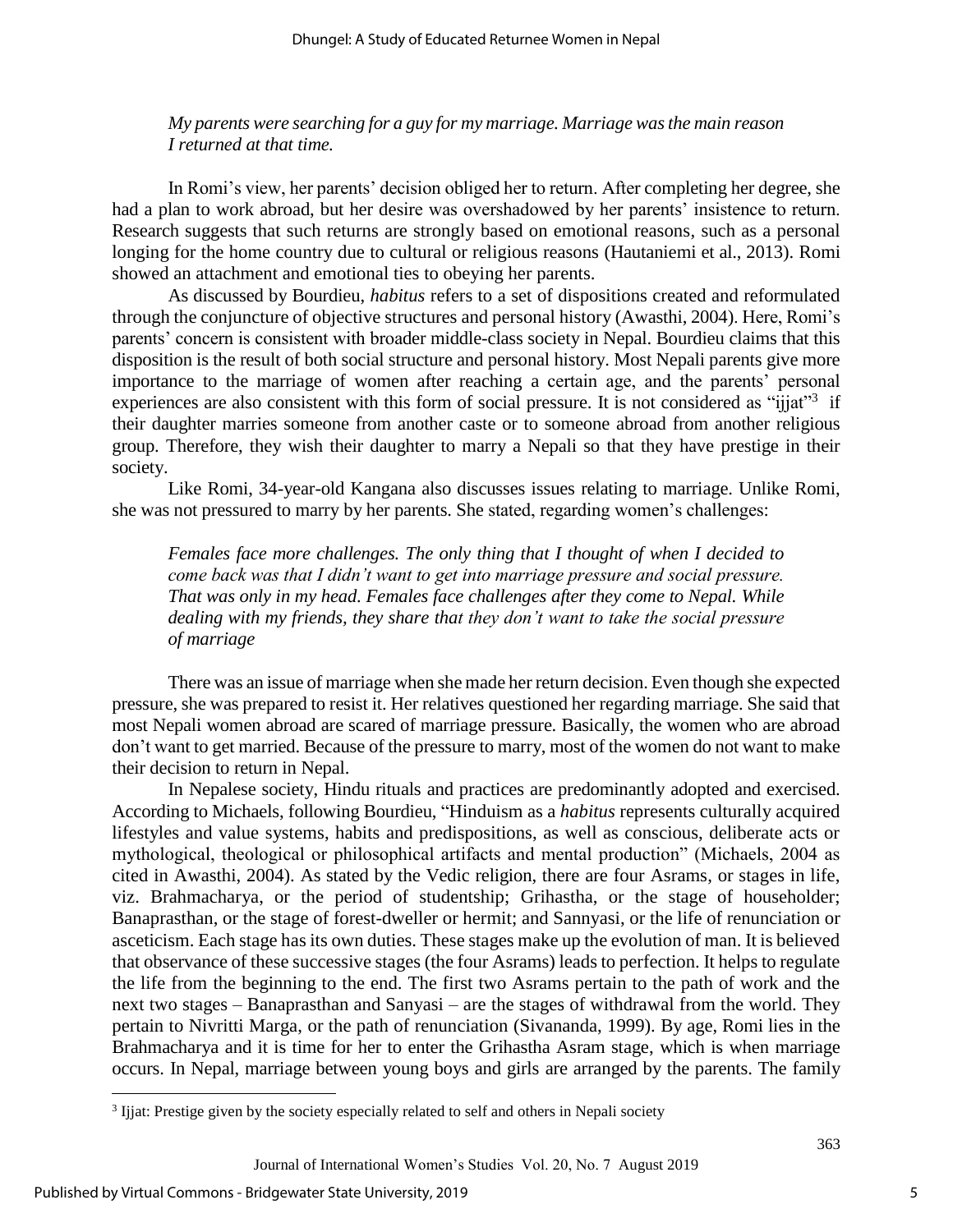hires a lami,<sup>4</sup> who plays a mediating role. Marriage is generally conducted through that mediator. Returning to Romi, instead of following her desire to develope a career abroad, she returned to Nepal to get married and struggled for her career. Kanagana also mentioned marriage as a main motivation to return.

Most of the returnees rebelled against the norms by opting out of Nepalese society. They preferred to remain abroad instead of returning to Nepal. They are also motivated to remain abroad so that they can exercise a level of freedom that does not exist in Nepali society. Dikshya got a scholarship to study in America after graduating from a private boarding school. She mentioned that her perceptions changed during her time abroad. The pedagogical method and the learning environment trained her to be inquisitive. However, when she returned to Nepal, she was reminded not to question authority. She does not prefer the working environment in Nepal and is still trying to settle in America. She is negotiating with an American company so that she can return to America and settle there. Still, she is working in Nepal; she has no plans for marriage and permanent settlement in Nepal even though her mother continually asks her to remain.

Married women who have been abroad make their decisions to return based on various reasons. For example, Dipti mentioned that her husband's decision was predominant while she was making the decision to return. She is working in the government research organization and said that her Australian degree was able to give her a lot of opportunities. Moreover, it gave her many skills regarding research and critical thinking. She is married and has a child. She thought that being abroad was a great experience of freedom and learning. Therefore, she loves to share the experience that she had abroad. She had the desire to settle abroad rather than returning. After completion of her degree, she insisted on staying abroad. Therefore, she negotiated with her husband to apply for lengthening the time of stay abroad. But her husband did not support it because he had his business in Nepal. Therefore, they returned to Nepal, thereby suppressing her desire. Nepali society is based on a patriarchal value belief system. Therefore, she is obliged to accept her husband's decision. The decision-making processes for migration and settlement are often guided by gender roles perspectives As mentioned by Mahler and Passer (2006), many factors play a role in women's decision to migrate, including psychological and social. Because of the predominance of patriarchy in marriage, Dipti shares that her view is neglected in a way of making the decision.

## **Professional Achievement after Return**

Another tension among the returnees is the unavailability of jobs in Nepal after their return. The difficulty of entering the professional workforce leads some returnees to consider permanent settlement abroad even after they have returned to Nepal. Still, most returnees have expressed their desire to use their skills and knowledge in Nepal. Despite expending considerable effort, many of them are unable to get opportunities to work. Moreover, if they find professional work, they are rarely able to make full use of the skills and knowledge they learned abroad. Therefore, many of these women are contemplating another move outside Nepal.

Most of the returnees have mentioned that the possibility of contributing to Nepali society ranked high among their motivations to return. However, they have been frustrated at their inability to contribute to their society and country. For this reason, they again contemplate moving abroad after staying several years in Nepal. Women who have returned to Nepal said that the country has changed a lot during their stay abroad. The system has been changed and the people who have

 $\overline{a}$ 

<sup>4</sup> Lami; a mediator who arranges for marriage by playing a role in the meeting of boys and girls and their parents for marriage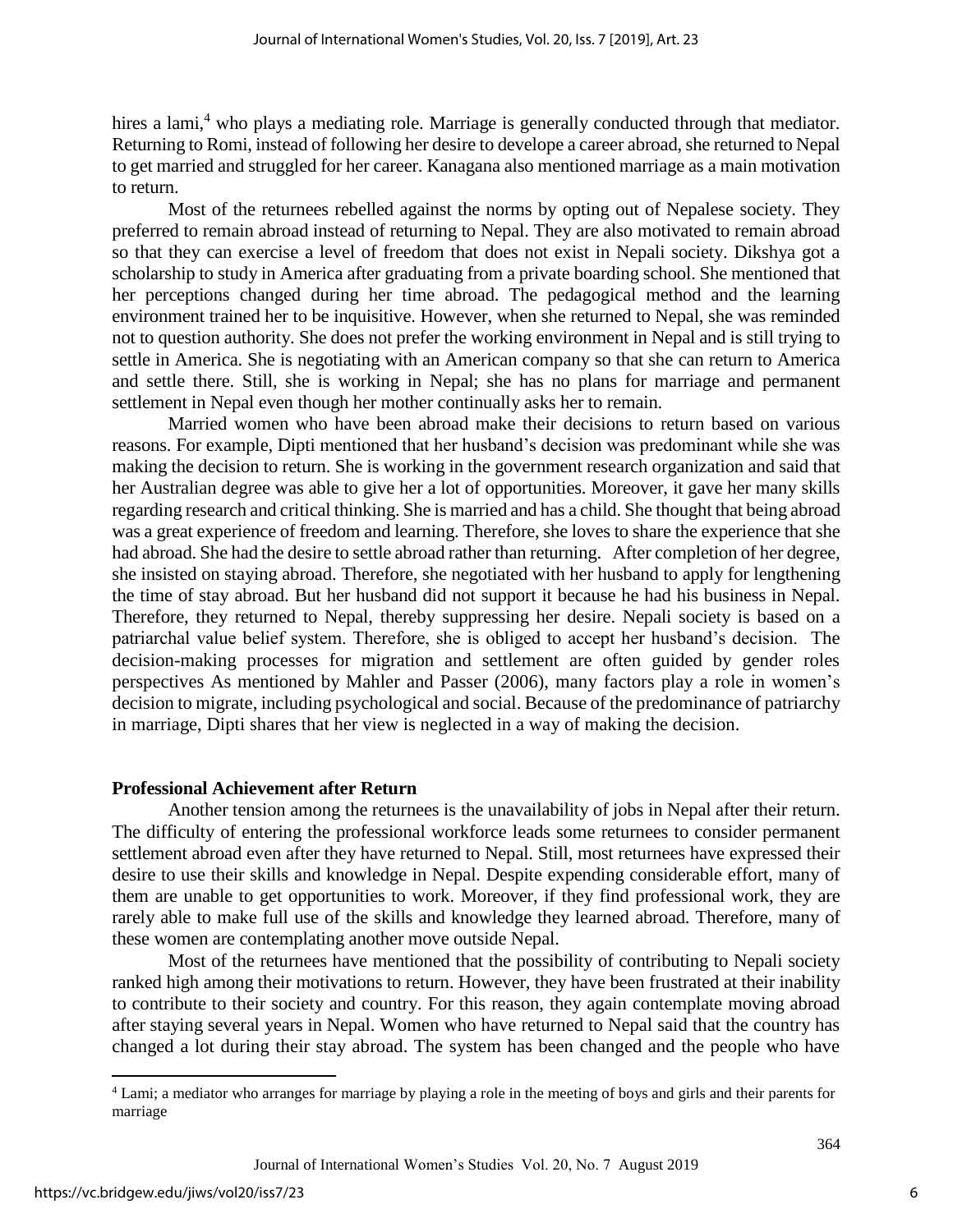been abroad are replaced by other workers. In contrast, people who did their higher education at home have benefitted more because they could develop a network in the job market. At the initial stage, these people worked in lower positions, but rose to good positions with time due to networking and skill enhancement. Hence, an absence of six or eight years can harm the career prospects for those who left to study abroad. You do not know whom to approach, what to do and how to do it. One of my research subjects mentioned:

*Yes, I have seen this kind of situation. I have some friends whose performance was not good enough and they have not even completed a bachelor's, but are getting jobs. This is the working environment. I thought to do something in Nepal's policy sector. The reason behind joining the paper was to build a network. I don't know anyone or anything. I found that the media is a good sector to network because people with high profiles give time to journalists. So, it is a politically and socially good platform to develop a network. Later on, I joined an INGO.*

Women approach various institutions in search of opportunities. However, they face challenges to having a successful professional career. They wish to harness the skills and knowledge that they gained abroad, but it is difficult for them in the absence of opportunities.

#### **Making Return Successful: Favorable Working Environment in Nepal**

A group of returnees who want to settle in Nepal have achieved successful careers. Interestingly, the parents of these returnees pressured them to settle abroad. Most of the participants mentioned that it is their own decision to return. Migrants insist that "the grass is greener on the other side." Moving abroad is increasingly popular among Nepali youths. It has become fashionable for youths to move abroad with the expectation of a better life. Nowadays, most educated people have approached their host country for permanent residence, and they are able to remain abroad due to various provisions for emigrants. Settling abroad is thought to be prestigious. Acharya (2012:402) has stated that there are parents who live in Kathmandu and bask in the glow of prestige that comes from having sons and daughters who live abroad. In 2014–15, Japan, Australia, USA, India and Malaysia were the most popular study destinations. Nepali students comprised the third fastest growing populatoin for Australia in 2014 and the second fastest for Japan in 2013 (ICEF Monitor, 2015). While settlement abroad is prestigious for parents, migrants themselves consider their potential in Nepal when they make the decision to return. Some of them explicitly spell out how they were self-motivated to return. Returnee women mentioned difficulties in convincing their parents that their decision to return made sense. While the women believe that their roles and responsibilities are being changed, the traditional socio-structural patterns remain prevalent. So, there comes a conflict in the negotiation. Maya, one of the participants, reported that there was a conflict with her parents when she decided to return. Regarding her return to Nepal, she expressed that:

*I had always a return mindset. At that time, I thought that I would complete my studies from there and utilize my knowledge here. Therefore, when there was a summer break in the middle of my studies, I used to return to Nepal several times – almost every year. I came to know about the changes taking place here when I had an internship. At that time, I was always concerned about Nepali society. When I*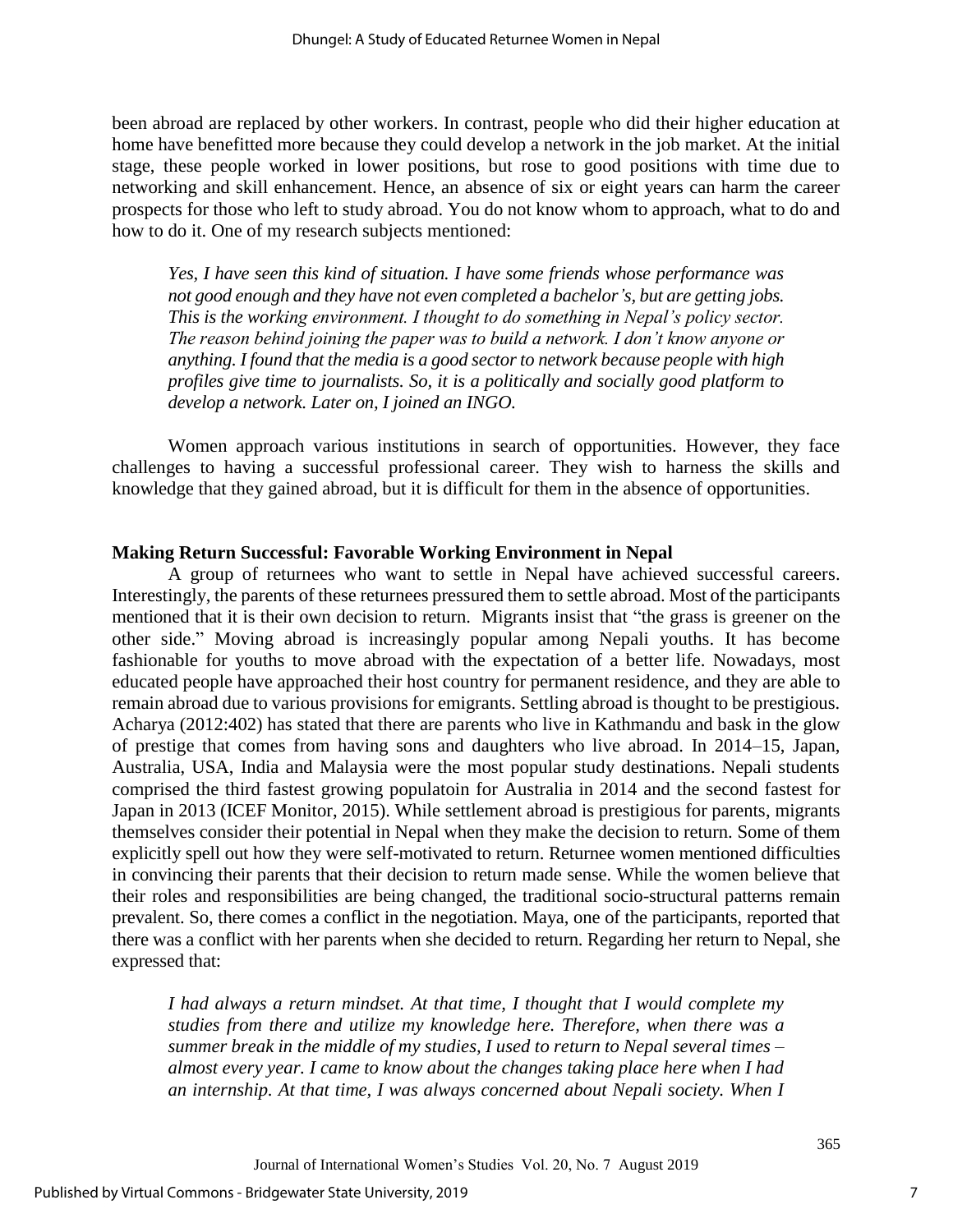*made the decision to study abroad, I did not have any plan to settle over there. Other Nepalese proceed for green cards, but I did not have that intention. There are many things behind my return. Both my personal life and professional life led me to return. The next thing is that there were many people in Nepal who had completed their higher education at Cornell University.*

While dealing with return, the propensity of migrants to become agents of change and development at home depends on the extent to which they have prepared for their return. A willingness on the part of migrants is required to achieve a successful return (Cassarino, 2004). Here, this refers to a woman's desire to live and work in Nepal rather than settle in the US. Maya's willingness to engage with her home country has inspired her to return. But Maya's desire and interest was not accepted by her parents and she faced a conflicting situation while negotiating for her return. Later on, she made a plan to return and came home despite her parents' objections. She thought that her professional and personal priorities had motivated her to choose to return to Nepal. She thought a degree gained abroad – in her case, a Master's in Economics from Columbia University, plus some courses in Women's Studies – would be valuable in the Nepali job market. Therefore, she was always motivated to work in Nepal. Her ideas regarding the usage of her knowledge compelled her to make the decision to return. On the other hand, her parents insisted that she could find a job in the US rather than in Nepal.

*My mum and dad didn't like my return. I had completed a master's from a good institution and they wanted me to settle there. They did not want me to come back to Nepal.*

This shows the contradictory interests between Maya and her parents. Maya thinks about the importance of her subject as applicable in the Nepali context, but her parents thought that it would be better to proceed for settlement in the US.

When I talked with Maya's parents, they confirmed that they hoped their daughter would settle in the US. They thought that the opportunities and facilities available there were better than in Nepal and America certainly could offer many opportunities. Her parents' desire for her settlement abroad was because she had a degree from a reputable university. Most of the women present the view that society expects them to play the role of mother and grandmother. However, their own perceptions are appropriate for themselves and have been changed after experiencing life abroad.

#### **Expected Gender Roles: Changed Thought and Traditional Belief**

There is a linkage between migration and social change. Scholars have argued that social change following migration proceeds in various phases. During the first stage of migration, women deal with changes in their own status and the status of women in society more generally. During the second stage, women experience economic emancipation, and, during the third stage, the economic situation of women changes (Nare & Akhtar, 2014). This section will focus on women's post-migration phases as related to perceptions of change regarding gender roles. Levitt (1996) deals with social remittances among the migrants. In her original work, she distinguishes between four types of social remittances: norms, practices, identities and social capital. Here, I focus on how migration has helped and changed social practices.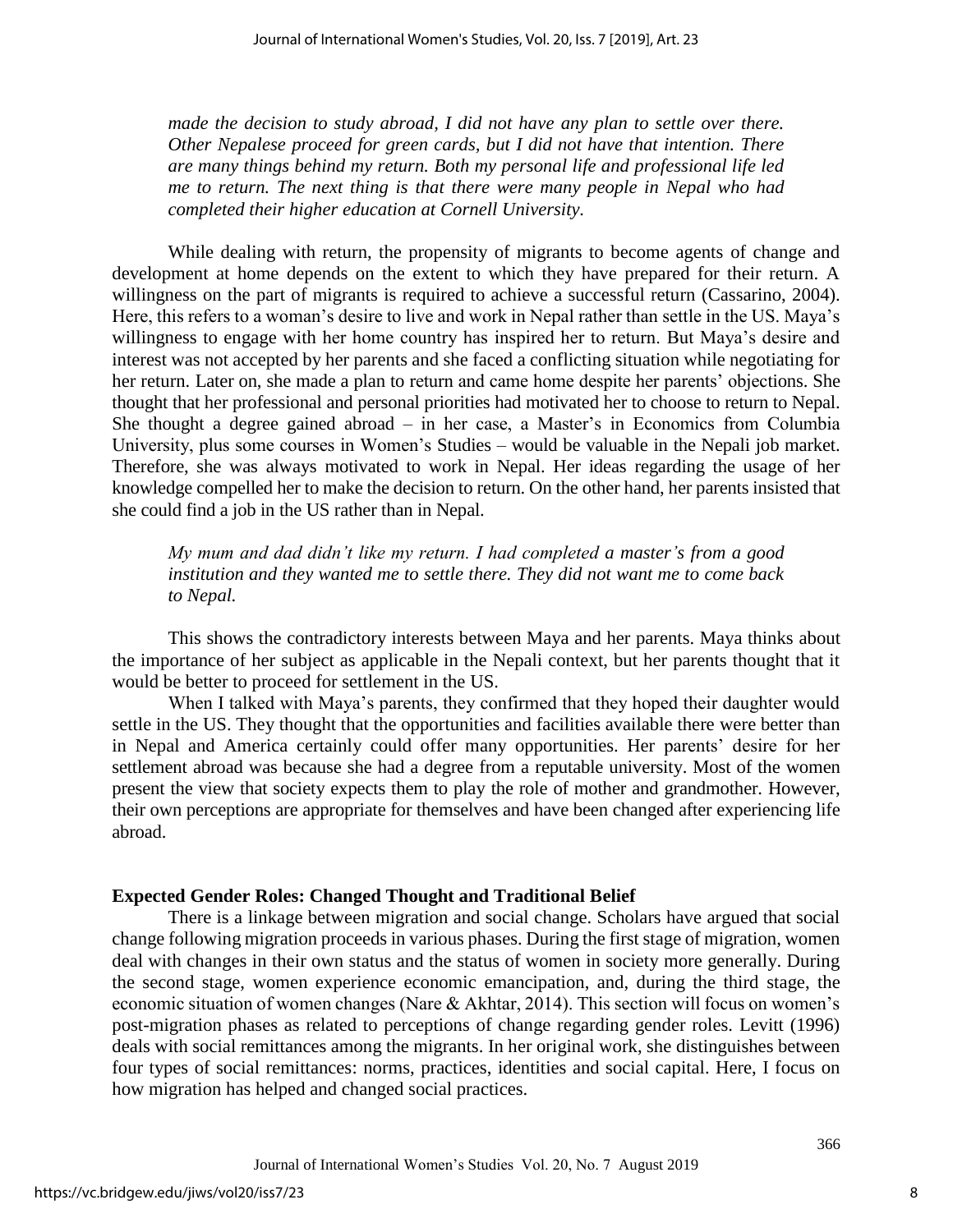The concept of social remittance is an important lens through which the returnees' changed their thoughts regarding gender roles can be viewed. Social remittance is a behavior and knowledge gained by migrants while being abroad, and they transfer those skills and behaviors after they return to the homeland.

As Bourdeiu explains, change occurs in various forms and can be durable. Regarding the changes in gender roles, women acquire education, employment and social sphere, all of which yield real changes in their lived experiences (Nentwich et al., 2014). Sometimes this change occurs only within the family. Sneha grew up as the only daughter in her family and began her education in India. Later on, she earned her master's degree in India, for which she wrote a thesis that raised issues regarding the changing rules related to menstruation. She questioned the practices prevalent at home in Nepal. At that time, she was not allowed even to prepare a cup of tea. Duwadi notes, "These kinds of expectations have deep roots. According to the Manu Smriti, $<sup>5</sup>$  menstruating</sup> women should be avoided" (Duwadi, 2013). A conflict arose when she tried to challenge this practice at her home; neither her mother nor her grandmother supported the new practice that Sneha wanted to implement. She also criticized the "chhaupadi pratha", <sup>6</sup> especially as practiced in the far western region of Nepal, the practice of untouchability at the time of menstruation. She convinced her mother that menstruation is a biological process and nothing more. With this gradual negotiation, her mother eventually allowed her to enter the kitchen. Similarly, Sneha negotiated with her mother-in-law and other family members in a failed attempt to change the rituals surrounding menstruation after her marriage. Her grandparents were never convinced. By the end, Sneha acknowledged that her best choice was to follow the rituals as they existed in that home. She said that change does not occur suddenly; it will take time and is a gradual process.

A challenge to gender roles is insufficient. Emphasis is placed on ensuring female sexual purity, which is considered to be critical to the ideological foundation of the entire caste system. In patriarchal Hindu societies, high-caste males rank over females, because all women are, to some extent, ritually impure (Beck, 1998). Menstruation and childbirth, for example, are considered impure and thereby accord women lower status than men (Awasthi, 2004). Clearly, highly skilled Nepali women are facing challenges to bring changes to traditional rituals and practices.

#### **Gender and Generational Changes**

Gender roles have been described as society's shared beliefs that apply to individuals on the basis of their socially identified sex (Eisenchlas, 2013). Maya brought up ways in which gender roles are evolving from one generation to the next. In her mother's case, there was the issue of dependency in a patriarchy. Besides that, they accept the social norms which have certain restrictions. Her mother also raised her to challenge those restrictions. The other example is the relationship with her in-laws. Her mother used to engage a lot of time in service to her in-laws after marriage and perceived it as an important job. Another issue is the pressure of having children after marriage.

Her mother gave birth to three children. Moreover, there used to be a preference for baby boys. When nearby relatives come and give pressure to have a baby boy, nobody suggests that a baby girl might be better. In her mother's time, they did not have any control mechanisms for family planning, but she has a choice today. They used to accept whatever circumstances arose in

 $\overline{a}$ 

<sup>5</sup> The Manu Smriti is a Hindu religious text.

<sup>6</sup> Chhaupadi is menstruation-period rituals adopted in the western Nepal.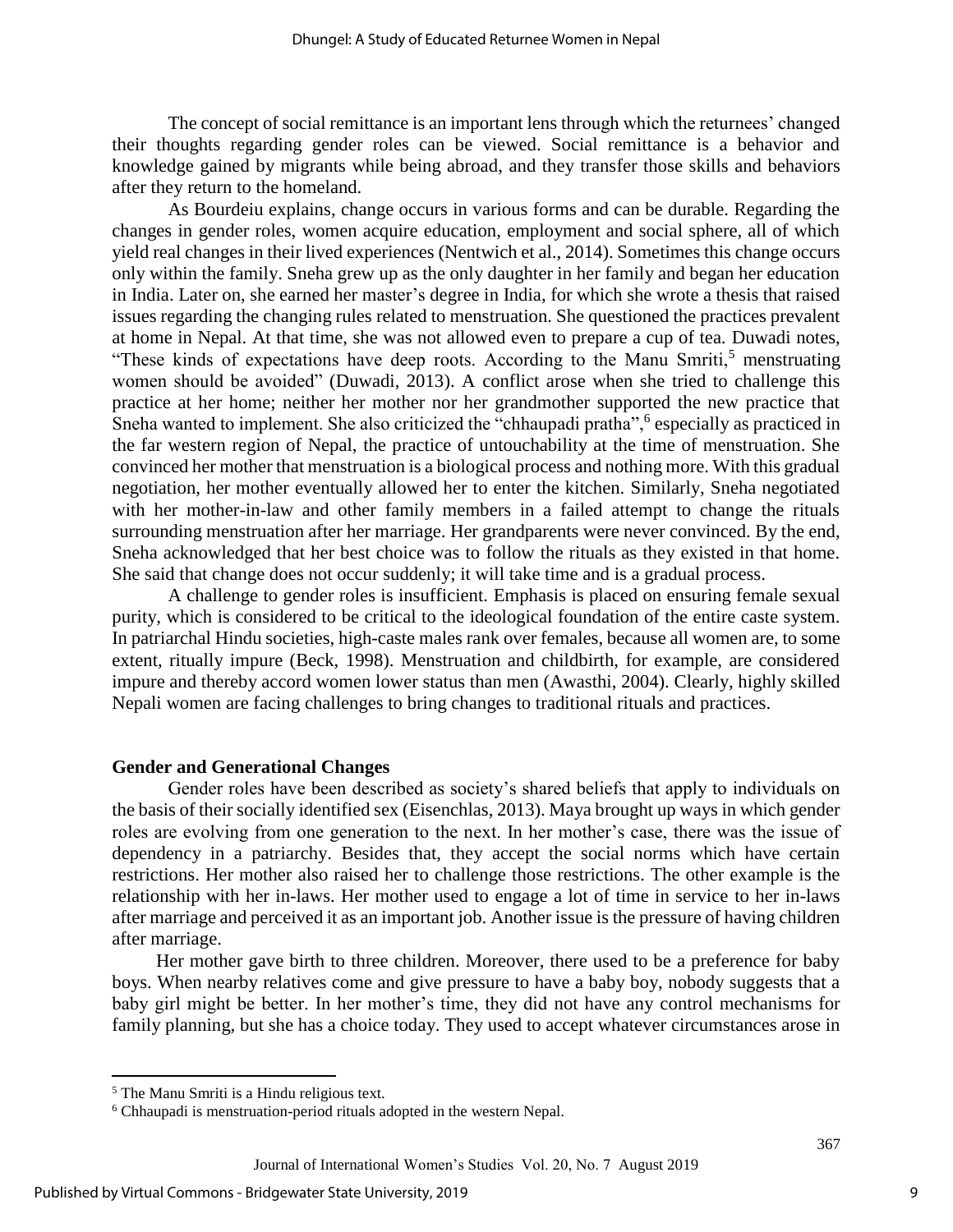front of them. But she has started to raise her voice. As a result of these changes, her own personality is emerging.

Along with this, there are issues regarding the relationship with in-laws. When her mother was a young bride, she gave more importance to demands made by her in-laws, but, due to the dynamic nature of the family, she is no longer as concerned about such issues.

Many women want to be free from restrictions and social expectations based on traditional gender roles. They think that their access to migration places them ahead of their mothers. Yet, some participants acknowledged the advances made by the older generation. Ritu observed that her mother and in-laws should be credited for the foresight that led them to send their daughters abroad for higher education. Her mother and mother-in-law had access to education, however, they were excluded from studying abroad and migration. So, Ritu claims that people who encourage their daughters and daughters-in-law to pursue education are themselves at the forefront of a major social change in Nepal.

Another participant, Binita, brought up how she dealt with socially imposed gender expectations while she negotiated her own marriage-related rituals. After observing the rituals adopted for her brother's marriage ceremony, she insisted that her marriage would be different. She said that she would not follow the cultural practice of bowing her head in front of her in-laws. In addition, she objected to Kanyadan rituals, which are common among Hindus throughout South Asia and are believed to comprise the most prestigious form of marriage. In these rituals, the parents and relatives of the bride worship the newly married couple, wash their feet and drink ritually purified water. This is known as the "punya paune kam", $7$  that is, to get rid of sin. In kanyadan, marriage is accompanied by a dowry from the bride's family to the bridegroom (Cameron, 1999). Binita objected because the "dan" in "kanyadan" means "gift," that is, the bride is a gift offered to the groom and his family Binita objected because of "dan", which kanyadan means "gift", that is, the bride is a gift offered to the groom and his family. Women, in Binita's view, should not be regarded as objects and gifts. She says that she is against this contemporary practice of Nepalese society.

While discussing with her mother and mother-in-law, Binita said that people in rural Nepal are two generations behind those who live in Kathmandu. Her own mother is from Kathmandu and is outspoken. Her mother had a love marriage, but she continued the ritual Hindu practice of women coloring their forehead with a red sindur<sup>8</sup> and tika<sup>9</sup> after marriage. Her grandmother was married at the age of 13. Her mother got married at the age of 19 and, in her own case, she got married at the age of 34. Binita claims that most middle-class families in Kathmandu have experienced the same generational pressures for cultural change. Bringing up the case of her friends, she says they are struggling to maintain relationships with their mothers-in-law, and her sister-in-law's story is similar to that of her mother. She had a love marriage, but she prefers not to put on the tika or bangles, which are also ritual symbols of marriage. Her sisters-in-law are balancing home and children and are happy with their status. But Binita herself is outspoken and seems different from others.

Nepali social structure is guided by a belief system that encourages the perpetuation of patriarchal norms and values in one way or another. Besides this, married women are subjected to a specific set of rules. After marriage, a woman's role is transformed from daughter to daughterin-law, and a new set of rules and regulations become relevant after entering into the husband's

 $\overline{\phantom{a}}$ 

<sup>7</sup> The Nepali proverb "Punya pauni kam" means "sacred deed according to religious belief."

<sup>8</sup> Sindur: Red powder that women put on their forehead which denotes the marriage status of women

<sup>&</sup>lt;sup>9</sup> Tika: Red pointed circle which is put on the forehead by women as a symbol of marriage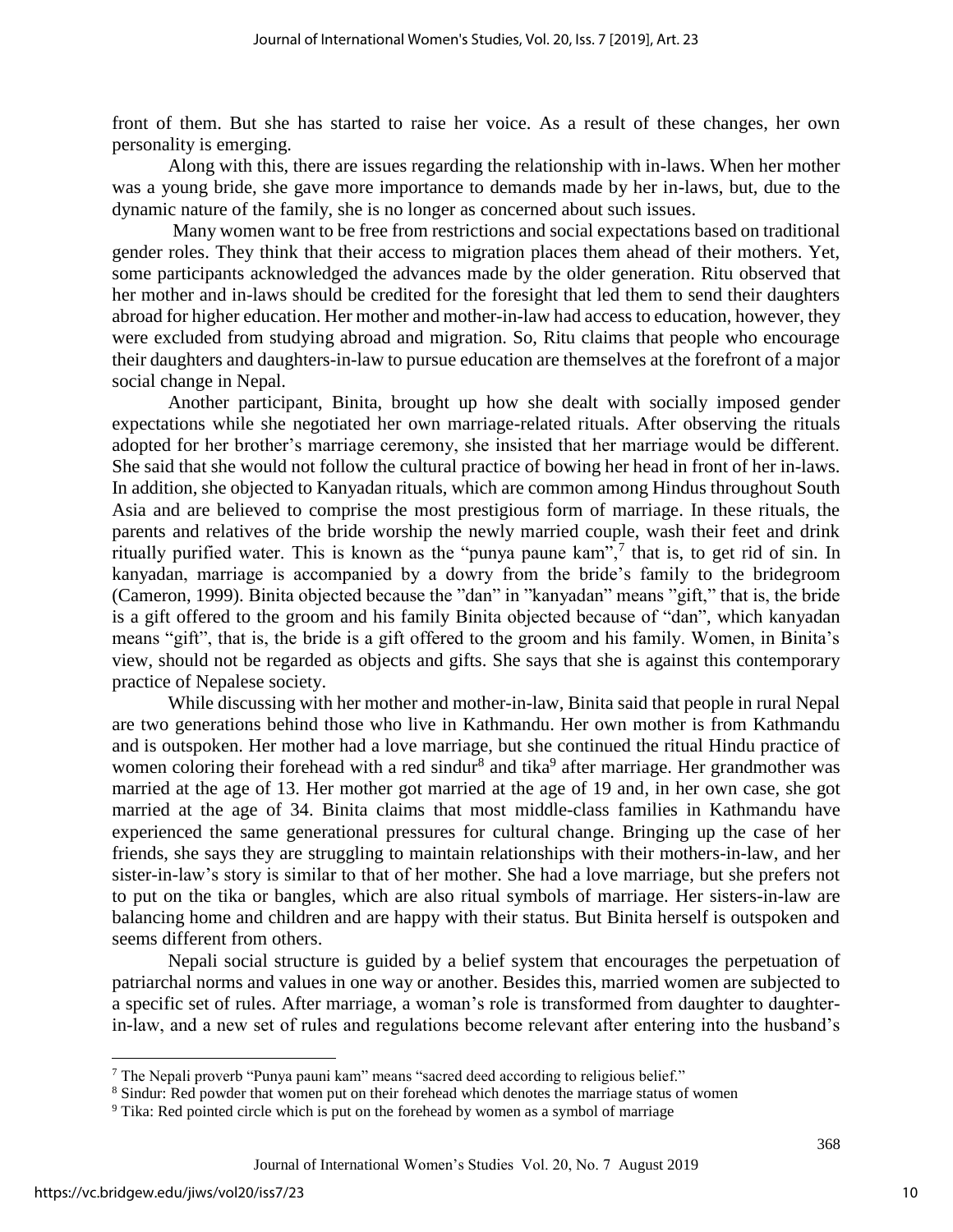home. Her marital recognition is given by the red color (sindur) that she is expected to put on her forehead. She needs to have bangles on her wrist. Her residence is changed and she has to adjust to the new environment. She is expected to serve her in-laws and engage in household chores. She is expected not to oppose any demand placed on her in the marital home. Therefore, Ramila was stating that her mother, being a second-generation woman, was engaged in serving in-laws and was always busy with household work, but she did not accept the traditional norms and values. She is not engaged exclusively to satisfy the needs of her in-laws. Even though she is not engaged in household activities, she is expected to take her mother-in-law to the temple when she comes to visit Kathmandu. Her husband is not expected to do such work. There are changes in women's household engagements, but they still have many gender-oriented tasks to complete.

Sneha's narrative underscores how Nepali women have been oppressed. Through her mother's story, she reflects on how they adjusted to the particular structure in which they found themselves. In her mother's time, neither migration nor employment were an option. At that time, her mother gave up her dreams and bound herself within the four walls of her home. She continued the traditional culture and practices even though she had to compromise her education and career. Despite having a good education, a job and desire to continue her career, she gave up all of these when she got married. There were restrictions at home and she was not allowed to work outside. They have their family and children instead of their education. These kinds of life experiences, thus, are negotiated between mothers and daughters. With the rising expectations of education, the younger generation of women seeks to find their individuality through education, mobility and work. They are trying to reconstruct their identities differently from their mothers, make best use of their mothers' sacrifices and even seek the feeling of happiness that they expect to come with marriage and family. The socio-economic status of Nepali women had been improved a lot to enable individual agency through employment in the recent past. Nonetheless, daughters are negotiating for individual rights and freedom, even while the society continues to impose the traditional value and belief system that they reject.

Sneha's mother wished to send her daughter to abroad to experience freedom and harness its rewards. When she returned to Nepal, Sneha sought to engage in a negotiation, but her mother replied that home rules and regulations had not evolved as much as Sneha herself had. Therefore, it might make sense for Sneha to lengthen her stay abroad. Her mother had been consistent in her insistence that Sneha would go abroad for her education. She wanted her daughter to gain the advantages, yet also return—for Sneha's mother, this represented the best of both worlds.

Shudha's experience was different. Her mother was always worried about how she could lead her life after her marriage because she was a single, pampered daughter. She never had to do housework. At the initial stage after her marriage, it was very difficult for her to adjust to the changed situation and perform the roles expected of her gender. She exclaimed,

## "*I did not even have any experience of preparing a cup of tea. Even today, I do not consider myself a good housewife."*

Sangita, another participant, also told a story about how she was inspired by her mother. Her mother was the first in her family to gain an education abroad. Seeing the example of her mother, Sangita always intended go abroad. Later on, she completed her studies in Australia and, after returning, she said that she would choose to live with her daughter if they went to settle abroad.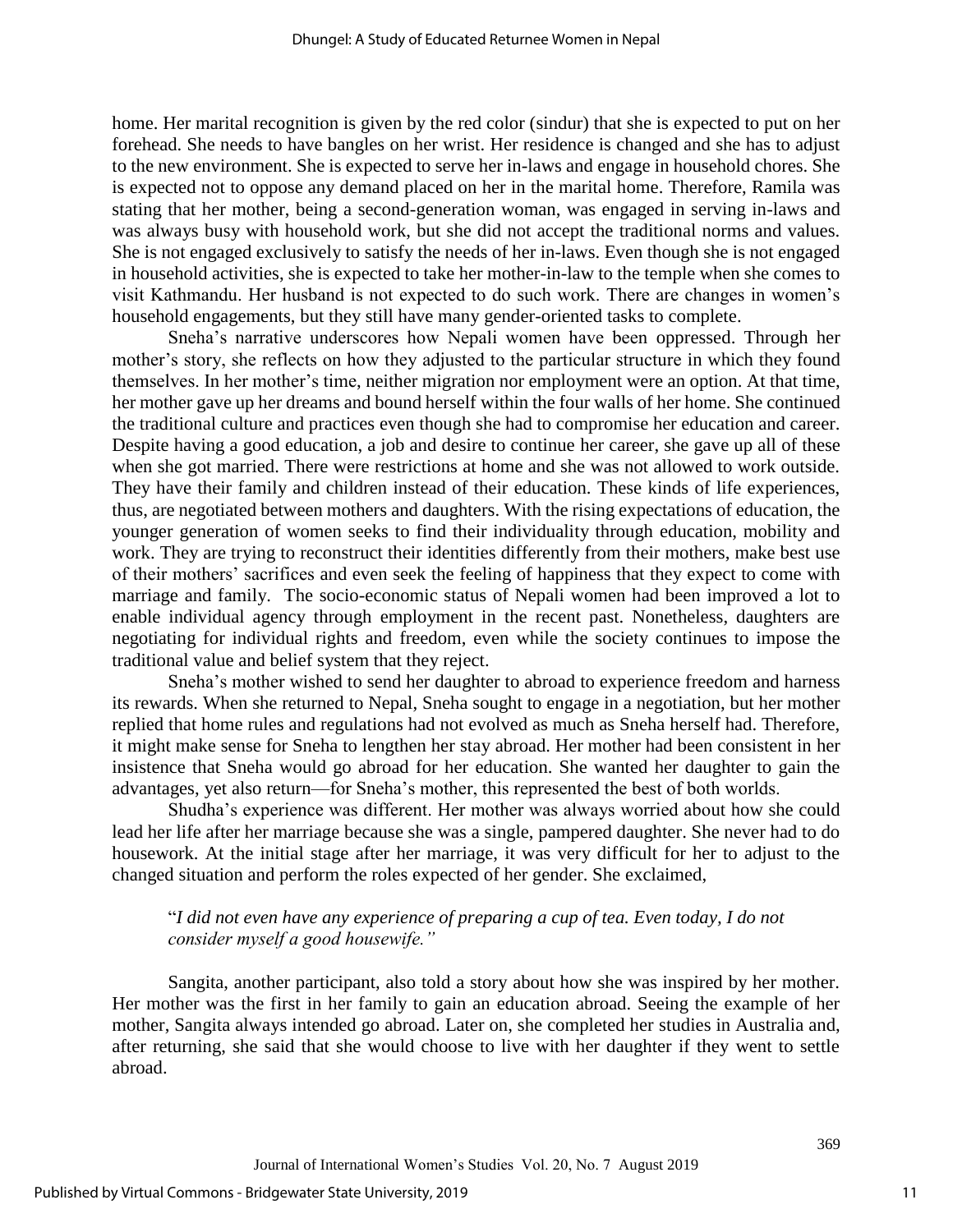Sarmila's interview also focused on her relationship with her mother, who played an important role in her pursuing a degree abroad. She said that even though she was a daughter, she was raised with all the advantages and opportunities that a son might expect. Her mother insisted that she could apply for education abroad. She did so and earned degrees in the UK and the US. But when she made the decision to return, her mother was not satisfied and suggested that she had to remain in the US. Her mother, comparing Sarmila's experience with that of other family members who appreciated the culture and social system abroad, always insisted that she should remain abroad, but she did not have any plan that would make it a reality. Sarmila herself said that she wanted to be in Nepal with her friends and relatives.

#### **Conclusion**

A new form of feminization of migration has emerged where highly educated women need to bear various tensions while making their journeys of return and resettlement in Nepal. The stories of women, their trajectories of migration and their role negotiations with their learned skills have been presented here. The main reason for role negotiation is the notion of self-development, demands and constraints regarding employment, and self-inspiration towards career and education. Women are also trying to negotiate with the cultural practices which they want to implement in their everyday life. Considering the gender roles and the family expectations from a generational aspect, women feel that there are traditional gender roles prevalent in the family. But, at the same time, women are bargaining for change.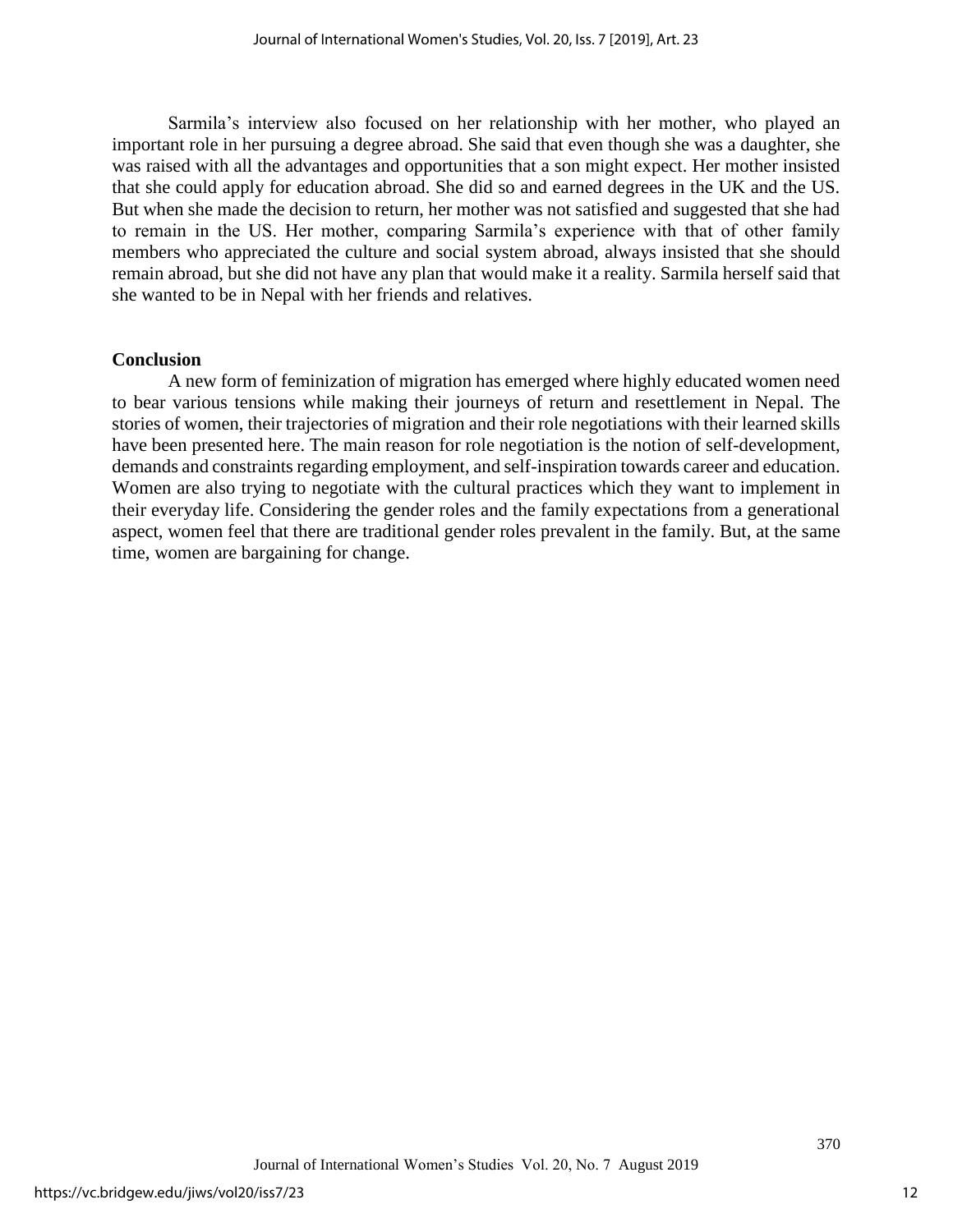## **References**

- Acharya, Krishna. "Nepalese student migration to foreign countries for higher education in globalized context". PhD thesis, Kathmandu University, 2012.
- Adhikari, Radha. "Empowered wives and frustrated husbands: Nursing, gender and migrant Nepali in the UK."*International Migration* 51, no. 6 (2013): 168-179.
- Adhikari, Radha. "The—dream-trapl: Brokering,—study abroadl and nurse migration from Nepal to the UK." *European Bulletin for Himalayan Research* b35, no. 36 (2010): 122- 132.
- Awasthi, Lava Deo. *Exploring Monolingual School Practices in Multilingual Nepal: A Thesis Submitted for the Degree of Doctor of Philosophy at Danish University of Education, Copenhagen, Denmark*. Danish University of Education, 2004.
- Bennett, Lynn. "Dangerous Wives and Sacred Sisters. Social and Symbolic Roles of High-Caste Women in Nepal." (1983).
- Bhadra, C. (2007). *International Labor Migration of Nepalese Women : Impact of their Remittances on Poverty Reduction*. *Asian-Pacific Research and Training Network on Trade Worrking Paper Series* (Vol. 2007).
- Cameron, Mary M. *On the edge of the auspicious: Gender and caste in Nepal*. University of Illinois Press, 1998.
- Cameron, Mary. "Negotiating Marriage in Nepal: Brideprice and Untouchable Women's Work." *CONTEMPORARY STUDIES IN SOCIOLOGY* 14 (1999): 219-236.
- Creswell, John W., and Cheryl N. Poth. *Qualitative inquiry and research design: Choosing among five approaches*. Sage publications, 2017.
- Cuban, Sondra. "Examining the feminisation of migration concept for adult education." *Gender and Education* 22, no. 2 (2010): 177-191.
- Dahal, Dev Raj. "New social movements in Nepal." *The Organization, June* (2004).
- Duwadi, Eak Prasad. "Portrayal of Women in Major World Religions." *Bodhi: An Interdisciplinary Journal* 6 (2013): 50-64.
- Eisenchlas, Susana A. "Gender roles and expectations: Any changes online?." *Sage Open* 3, no. 4 (2013): 2158244013506446.
- Fleury, Anjali. "Understanding women and migration: A literature review." *Global Knowledge Partnership on Migration and Development Working Paper* 8 (2016).
- Gartaula, Hom Nath, Leontine Visser, and Anke Niehof. "Socio-cultural dispositions and wellbeing of the women left behind: A case of migrant households in Nepal." *Social Indicators Research* 108, no. 3 (2012): 401-420.
- Ghimire, Anita, and Kabin Maharjan. "Student returnees and their reflection on contribution to Nepal: Use of knowledge and skills."*Migration and Development* 4, no. 1 (2015): 90- 107.Joshi, Nemu. "Contesting globalisation experiences of women in urban spaces of Nepal." PhD diss., Birkbeck, University of London, 2015.
- International Organization for Migration. "Harnessing knowledge on the migration of highly killed women. International organization for migration" (2014).
- Kansakar. "International migration and citizenship in Nepal. http://cbs.gov.np/image/data/Population/Monograph\_vol\_1\_2(1-10,11- 21)/Chapter%2014%20%20International%20Migration%20and%20Citizenship%20in%2 0Nepal.pdf
- Kim, Youna. "Diasporic nationalism and the media: Asian women on the move." *International journal of cultural studies*14, no. 2 (2011): 133-151.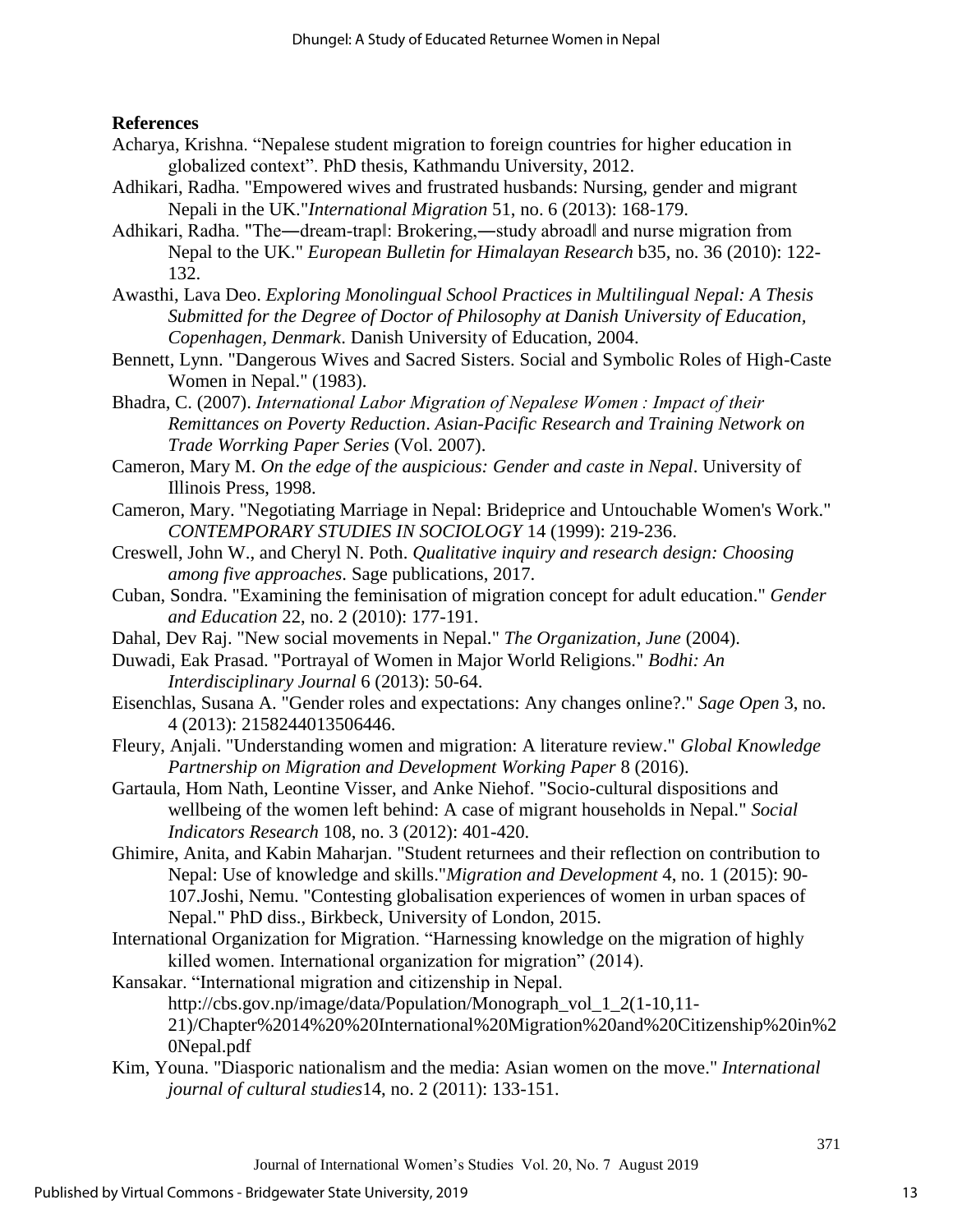- King, Russell, and Julie Vullnetari. "The intersections of gender and generation in Albanian migration, remittances and transnational care." *Geografiska Annaler: series B, human geography* 91, no. 1 (2009): 19-38.
- Kofman, Eleonore. "Gender and skilled migration in Europe/Género y migración cualificada en Europa." *Cuadernos de relaciones laborales* 30, no. 1 (2012): 63-89.
- Levitt, Peggy. "Social remittances: a conceptual tool for understanding migration and development." (1996).
- Liechty, M. "Youth culture in Nepal". *Studies in Nepali History and Society. Vol.14.no.1 (2009):35-37*
- Lim, Lin Lean, and Nana Oishi. "International labor migration of Asian women: distinctive characteristics and policy concerns." *Asian and pacific migration journal* 5, no. 1 (1996): 85-116.
- Mishra, Mira. "Women's Access to Education in Nepal: Intergenerational Change." *Dhaulagiri Journal of Sociology and Anthropology* 6 (2013): 49-60.
- Näre, Lena, and Parveen Akhtar. "Gendered mobilities and social change-An introduction to the Special Issue on Gender, Mobility and Social Change." In *Women's Studies International Forum*. Pergamon, 2014.
- Nentwich, Julia C., Mustafa F. Ozbilgin, and Ahu Tatli. "Change agency as performance and embeddedness: Exploring the possibilities and limits of Butler and Bourdieu." *Culture and Organization* 21, no. 3 (2015): 235-250.
- Oishi, Nana. *Women in motion: Globalization, state policies, and labor migration in Asia*. Stanford University Press, 2005.
- Pessar, Patricia R., and Sarah J. Mahler. "Gender and Transnational Migration, paper given to the Conference on Transnational Migration: Comparative Perspectives. Princeton University, 30 June-1 July 2001." (2001).
- Piper, Nicola. "Feminisation of migration and the social dimensions of development: the Asian case." *Third World Quarterly* 29, no. 7 (2008): 1287-1303.
- Rajbhandari, Anjana, " Freedom limited. The secret burdens of Nepali Women," Himal South Asian 2016
- Ross-Sheriff, Fariyal. "Global migration and gender." (2011): 233-238.
- Sharma, Jeevan Raj, and Sanjay Sharma. *Enumerating Migration in Nepal: A Review*. Centre for the Study of Labour and Mobility, 2011.
- Sharma, Jeevan Raj, and Sanjay Sharma. *Enumerating Migration in Nepal*. Working Paper I. Kathmandu: Centre for the Study of Labour and Mobility, 2011.

Sijapati, B. "Issue in Brief Women's Labour migration from Asia and the Pacific : Opportunities and Challenges". 2015. http://publications.iom.int/system/files/pdf/mpi\_issue12.pdf

- Snellinger, Amanda. "Shaping a Livable Present and Future: A review of youth studies in Nepal." *European Bulletin of Himalayan Research* 42 (2013): 75-103.
- Thieme, Susan, and Simone Wyss. "Migration patterns and remittance transfer in Nepal: A case study of Sainik Basti in western Nepal." *International Migration* 43, no. 5 (2005): 59-98.
- Thieme, Susan, and Ulrike Müller-Böker. "Social networks and migration: Women's livelihoods between Far West Nepal and Delhi." *European Bulletin of Himalayan Research* 35, no. 36 (2010): 107-121.

UN Population Divison. "World Migration in Figures". (2013)

https://www.oecd.org/els/mig/World-Migration-in-Figures.pdf

Valentin, Karen. "Transnational education and the remaking of social identity: Nepalese student